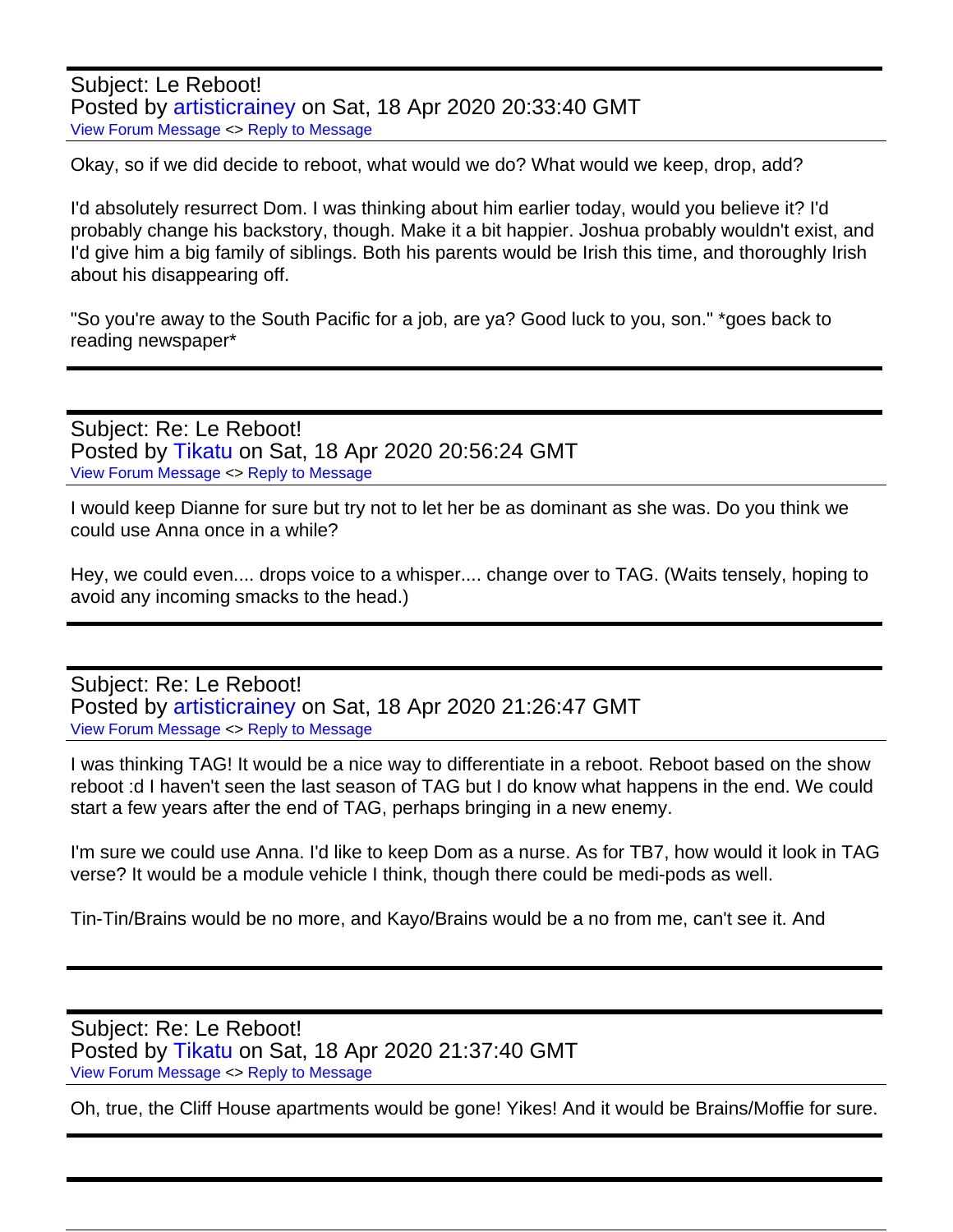Subject: Re: Le Reboot! Posted by [Tikatu](http://irnextphase.tikatu.com/fudforum/index.php?t=usrinfo&id=6) on Sat, 18 Apr 2020 21:49:07 GMT [View Forum Message](http://irnextphase.tikatu.com/fudforum/index.php?t=rview&th=106&goto=2568#msg_2568) <> [Reply to Message](http://irnextphase.tikatu.com/fudforum/index.php?t=post&reply_to=2568)

Would we want to make it pre-Jeff's rescue or post-Jeff's rescue? It would be the "next phase" so I'd suggest after Jeff comes home. That is, if we went with TAG.

Subject: Re: Le Reboot! Posted by [artisticrainey](http://irnextphase.tikatu.com/fudforum/index.php?t=usrinfo&id=7) on Sat, 18 Apr 2020 21:51:57 GMT [View Forum Message](http://irnextphase.tikatu.com/fudforum/index.php?t=rview&th=106&goto=2569#msg_2569) <> [Reply to Message](http://irnextphase.tikatu.com/fudforum/index.php?t=post&reply_to=2569)

I think it would need to be after Jeff comes home. It wouldn't make sense to have it before. Far easier to write essentially a "later season" than start trying to shoehorn stuff into the series.

Subject: Re: Le Reboot! Posted by [Tikatu](http://irnextphase.tikatu.com/fudforum/index.php?t=usrinfo&id=6) on Sat, 18 Apr 2020 22:27:16 GMT [View Forum Message](http://irnextphase.tikatu.com/fudforum/index.php?t=rview&th=106&goto=2570#msg_2570) <> [Reply to Message](http://irnextphase.tikatu.com/fudforum/index.php?t=post&reply_to=2570)

Agreed. After the end of TAG, with Jeff realizing what his sons have been shouldering for 8 years.

If we go with TAG, I may create a new character or change Dianne up a lot.

Subject: Re: Le Reboot! Posted by [artisticrainey](http://irnextphase.tikatu.com/fudforum/index.php?t=usrinfo&id=7) on Mon, 20 Apr 2020 15:30:57 GMT [View Forum Message](http://irnextphase.tikatu.com/fudforum/index.php?t=rview&th=106&goto=2571#msg_2571) <> [Reply to Message](http://irnextphase.tikatu.com/fudforum/index.php?t=post&reply_to=2571)

That sounds like a great starting point! Love it.

Subject: Re: Le Reboot! Posted by [Tikatu](http://irnextphase.tikatu.com/fudforum/index.php?t=usrinfo&id=6) on Thu, 23 Apr 2020 19:16:10 GMT [View Forum Message](http://irnextphase.tikatu.com/fudforum/index.php?t=rview&th=106&goto=2572#msg_2572) <> [Reply to Message](http://irnextphase.tikatu.com/fudforum/index.php?t=post&reply_to=2572)

I have a great idea for Dianne!

Someone had to keep Tracy Industries going during Jeff's disappearance. Scott is busy with IR and so is John. Dianne is the one who is at HQ keeping the business afloat. She's always held a torch for Jeff so his rescue sends her to the Island to make sure he's alive (and to verify it is him). She doesn't stay but she stays in touch as Jeff recuperates.